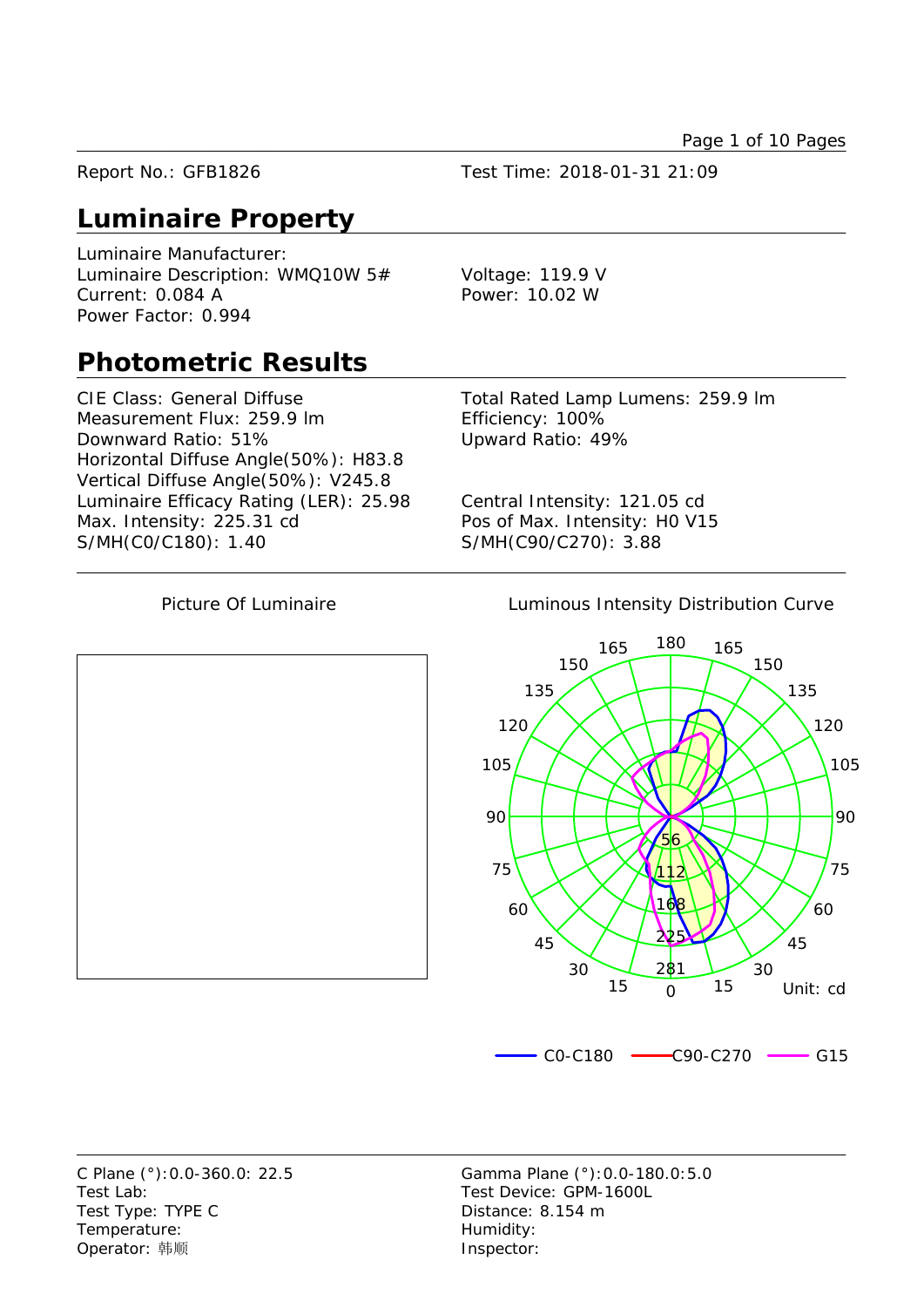

# **Luminous Intensity Distribution Curve**

 -180 -120 -60 0 60 120 180  $0 - 180$ C0-C180 C90-C270 Unit: cd C Plane (°):0.0-360.0: 22.5 Gamma Plane (°):0.0-180.0:5.0 Test Lab:<br>
Test Type: TYPE C<br>
Test Type: TYPE C<br>
Test Type: TYPE C<br>
Test Type: TYPE C Test Type: TYPE C Temperature: Temperature: Temperature: Operator: 韩顺 **Inspector:**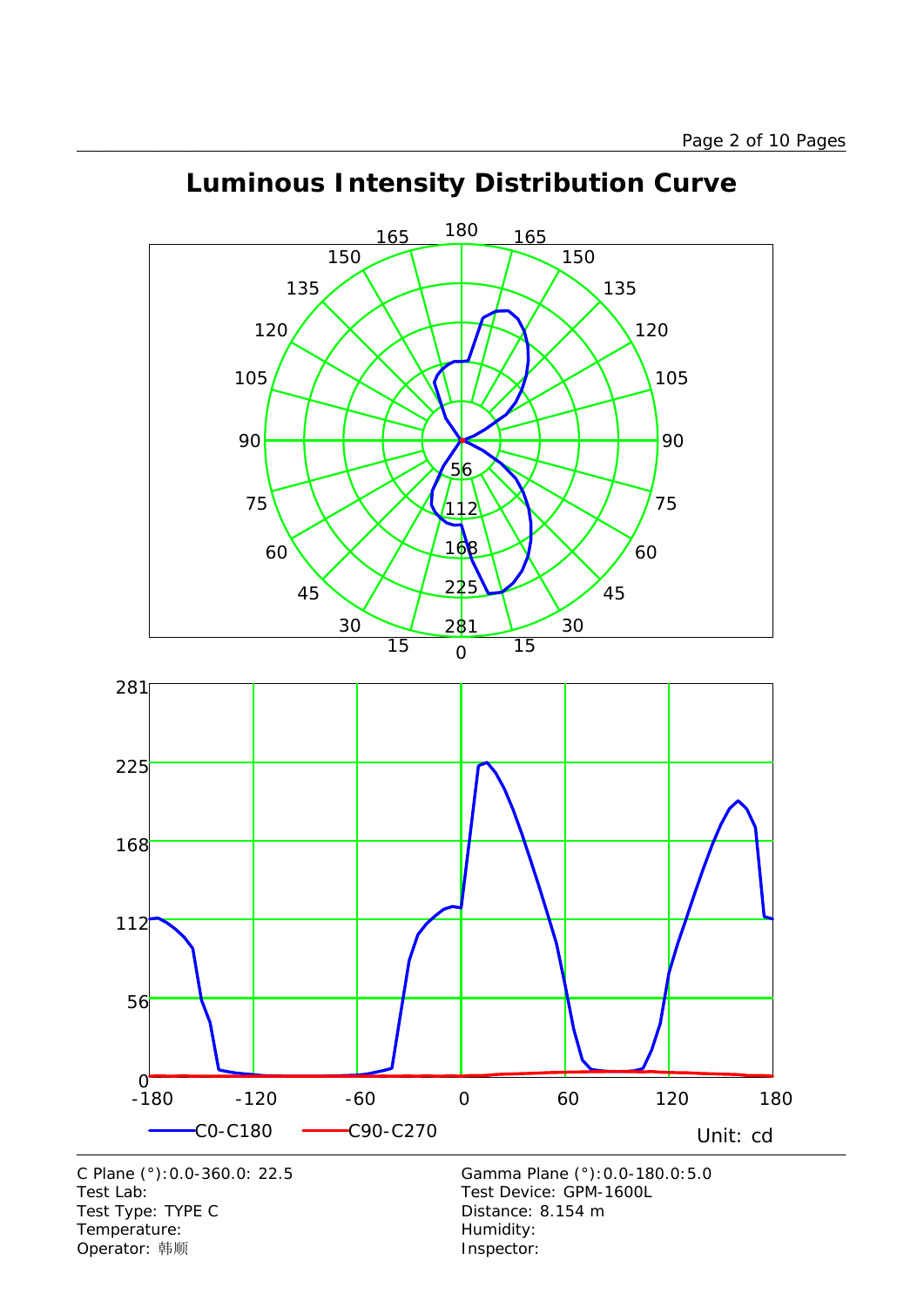

# **Isocandela (rectangle)**



Test Lab: Test Device: GPM-1600L Test Type: TYPE C Distance: 8.154 m Temperature: Temperature: Temperature: Operator: 韩顺 **Inspector:**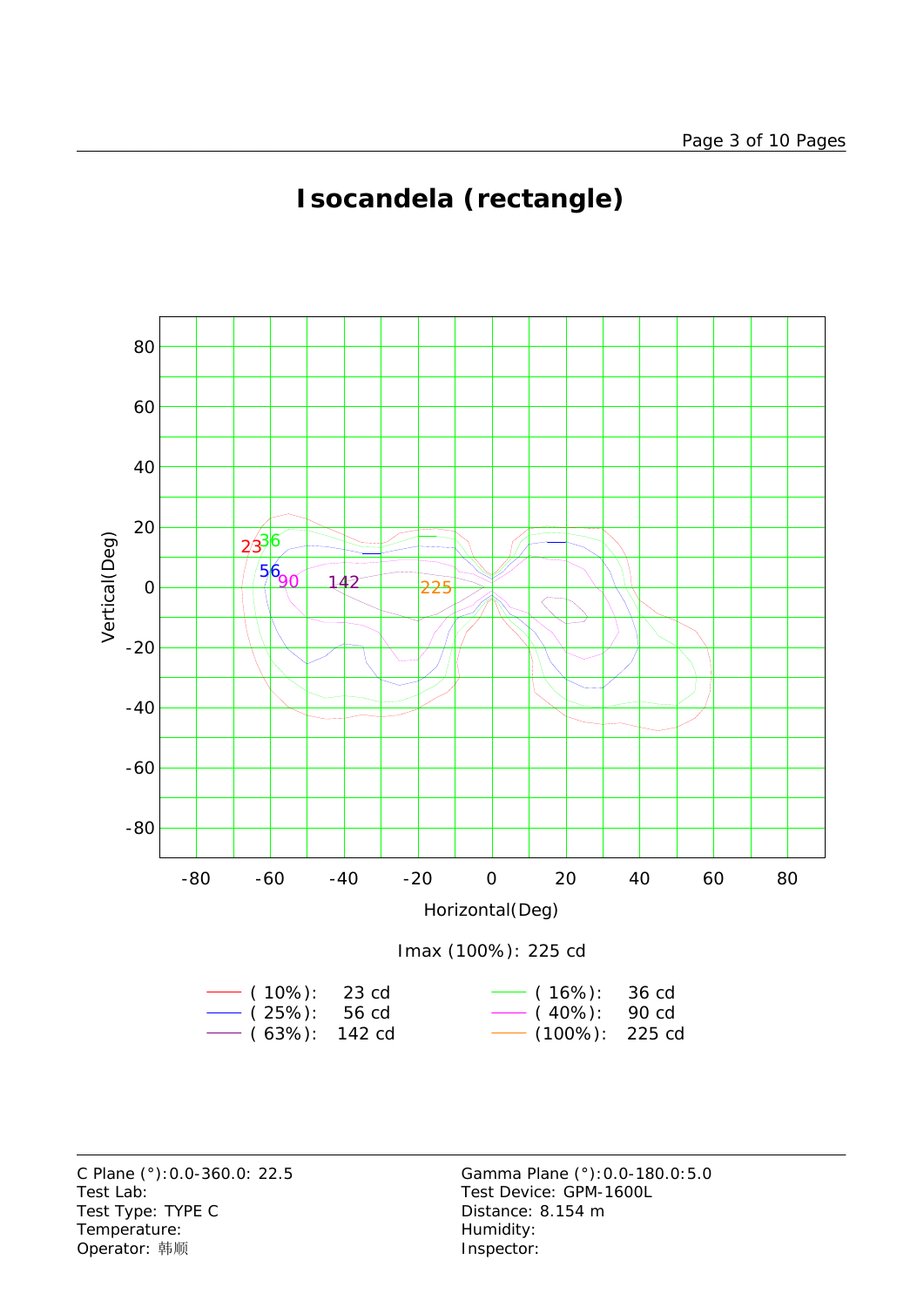

# **IsoLux Plot**

Test Lab:<br>
Test Type: TYPE C<br>
Test Type: TYPE C<br>
Test Type: TYPE C<br>
Test Type: TYPE C Test Type: TYPE C Temperature: Temperature: Temperature: Operator: 韩顺 **Inspector:**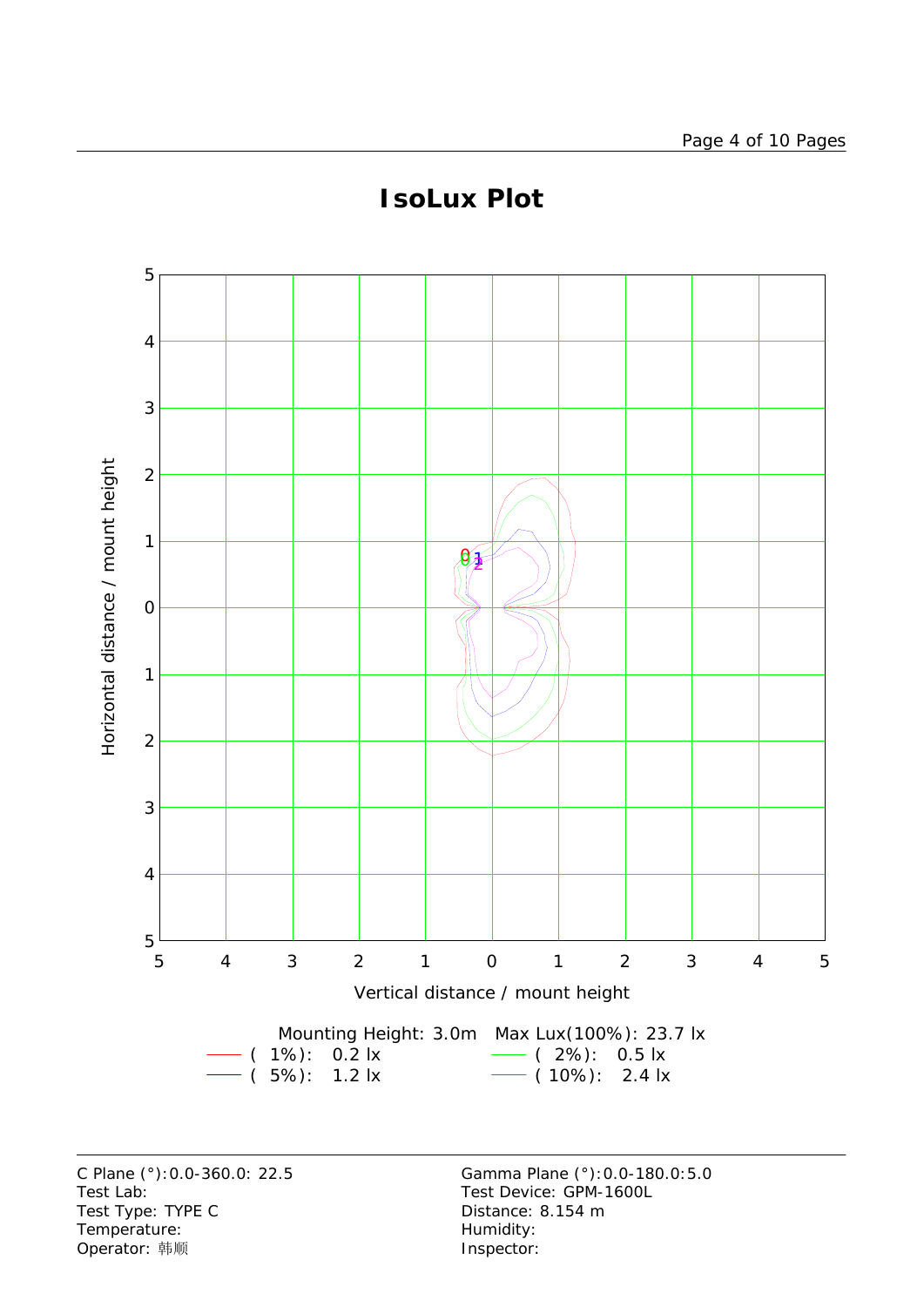Horizontal plane Horizontal plane

|                                            | Flux(E)                             | Vertical plane<br>Flux(T)<br>ģ-<br>$\overline{0}$<br>6 <sup>o</sup><br>$\delta$<br>$\frac{1}{\circ}$<br>$\ddot{d}$<br>$\overset{\circ}{\circ}$<br>$\overline{C}$<br>$\infty$<br>$\geq$<br>80<br>SO<br>8O<br>2O<br>$\sum$<br>$\overline{6}$<br>δg<br>$\vec{o}$<br>$\circ$ |                                     |                  |                          |                                       |                  |                                     |                                        |                            |                                     |                             |                        |                                |                         |                  |              |                |                |              |          |              |
|--------------------------------------------|-------------------------------------|--------------------------------------------------------------------------------------------------------------------------------------------------------------------------------------------------------------------------------------------------------------------------|-------------------------------------|------------------|--------------------------|---------------------------------------|------------------|-------------------------------------|----------------------------------------|----------------------------|-------------------------------------|-----------------------------|------------------------|--------------------------------|-------------------------|------------------|--------------|----------------|----------------|--------------|----------|--------------|
| 6 <sup>o</sup>                             | 0.0                                 | 0.0                                                                                                                                                                                                                                                                      | 0.0                                 | 0.0              | 0.0                      | O.O                                   | 0.0              | 0.0                                 | $\overline{O}$                         | O.O                        | 0.0                                 | O.O                         | 0.0                    | 0.0                            | 0.0                     | 0.0              | 0.0          | 0.0            | O.0            | O.O          |          |              |
| $\frac{6}{90}$<br>$\sim$<br>$\overline{0}$ | O.O                                 | 0.2                                                                                                                                                                                                                                                                      | O.0                                 | 0.0              | O.O                      | 0.0                                   | O.O              | O.O                                 | O.0                                    | 0.0                        | O.O                                 | O.O                         | 0.0                    | O.O                            | O.O                     | 0.0              | O.0          | 0.0            | 0.0            | O.O          |          |              |
|                                            | $\circ$<br>ö                        | 0.9                                                                                                                                                                                                                                                                      | O.0                                 | 0.1              | 0.1                      | 0.1                                   | $\overline{0}$ . | $\circ$<br>$\overline{\phantom{a}}$ | $\overline{0}$ .                       | $\overline{0}$ .           | 0.0                                 | O.O                         | 0.0                    | O.0                            | 0.0                     | O.0              | O.0          | O.0            | O.0            | O.O          |          |              |
|                                            | →<br>$\sigma$                       | 2.7                                                                                                                                                                                                                                                                      | $\overline{0}$ .                    | $\overline{0}$ . | $\overline{0}$ .         | 0.2                                   | 0.4              | 0.6                                 | 0.6                                    | 0.4                        | 0.2                                 | O.0                         | O. O                   | O.0                            | O.0                     | O.0              | O.0          | O.0            | O.0            | O.0          |          |              |
| ģ                                          | $\omega$<br>Ń                       | 4.5                                                                                                                                                                                                                                                                      | $\overline{0}$ .                    | 0.1              | $\overline{0}$ .         | O.3                                   | 0.6              | 0.9                                 | $\frac{1}{\circ}$                      | 0.8                        | o.3                                 | 0.1                         | $\overline{0}$ .       | 0.1                            | O.0                     | O.O              | O.0          | O.0            | O.0            | O.O          |          |              |
| $-40$                                      | ┙<br>$\dot{\circ}$                  | 9.3                                                                                                                                                                                                                                                                      | 0.1                                 | 0.1              | 0.1                      | O.3                                   | 0.6              | $\frac{1}{2}$                       | $\frac{1}{6}$                          | $\overline{2}.1$           | $\frac{1}{6}$                       | 0.9                         | O.5                    | 0.1                            | $\overline{O}$          | O.O              | O.0          | 0.0            | $\overline{O}$ | 0.0          |          |              |
| $-30$                                      | →<br> 4.7                           | $\vec{5}$<br>ة                                                                                                                                                                                                                                                           | 0.1                                 | $\overline{0}$ . | $\overline{0}$ .         | 0.2                                   | 0.6              | 1.4                                 | $\overline{M}$<br>نی                   | $\omega$<br>$\overline{c}$ | $\omega$<br>$\overline{\mathsf{c}}$ | 2.4                         | $\frac{1}{3}$          | 0.2                            | O.0                     | 0.0              | O.O          | O.0            | O.0            | 0.0          |          |              |
| $-20$<br>$\frac{1}{\circ}$<br>$\circ$      | ∸<br>$\omega$<br>$\omega$           | →<br>$\overline{4}$<br>$\infty$                                                                                                                                                                                                                                          | 0.1                                 | $\overline{0}$ . | $\overline{0}$ .         | 0.2                                   | 0.4              | 0.9                                 | $\overline{\phantom{0}}$<br>≒          | $\sim$<br>ŌП               | 4.0                                 | $\ddot{\bm{\omega}}$<br>∸   | $\frac{1}{6}$          | 0.2                            | O.0                     | O.0              | O.0          | $\overline{O}$ | O.0            | O.O          |          | Area         |
|                                            | 5.7                                 | 7.6                                                                                                                                                                                                                                                                      | 0.1                                 | 0.1              | $\overline{0}$ .         | $\overline{0}$ .                      | 0.2              | $0.\overline{3}$                    | 0.2                                    | 0.6                        | 2.7                                 | $\tilde{\mathcal{L}}$<br>نہ | 0.7                    | 0.1                            | O.0                     | O.0              | O.0          | O.0            | O.0            | O. O         |          |              |
|                                            | U<br>ە                              | 7.7                                                                                                                                                                                                                                                                      | $\overline{0}$ .                    | 0.1              | $\overline{0}$ .         | 0.1                                   | 0.2              | С.3                                 | 0.4                                    | $\circ$<br>òп              | 2.9                                 | $\sim$<br>نہ                | 0.6                    | $\overline{0}$ .               | O.0                     | O.0              | O.0          | $\overline{O}$ | $\overline{O}$ | 0.0          | Unit: Im | <b>Flux</b>  |
| $\vec{o}$<br>b <sub>2</sub>                | ∸<br>СT<br>ÒЛ                       | $\overline{\phantom{a}}$<br>6.7                                                                                                                                                                                                                                          | $\overline{0}$ .                    | $\rm \odot$<br>→ | 0.1                      | 0.1                                   | 0.3              | $\circ$<br>$\infty$                 | $\overline{1}$                         | 2.6                        | ĊЧ<br>نی                            | $\omega$<br>$\infty$        | 1.4                    | 0.2                            | O.0                     | O.O              | O.O          | O.0            | O.0            | 0.0          |          | <b>Table</b> |
| $\infty$                                   | ∸<br>$\sigma$<br>C                  | ∸<br>$\mathbf{r}$<br>$\sigma$                                                                                                                                                                                                                                            | $\overline{0}$ .                    | 0.1              | $\overline{0}$ .         | 0.2                                   | 0.5              | د :<br>ده                           | $\sim$<br>نی                           | ω<br>$\sim$                | 4.<br>$\infty$                      | $\omega$<br>$\infty$        | $\frac{1}{\circ}$      | 0.1                            | O.0                     | O.0              | O.0          | O.0            | O.0            | O.0          |          |              |
| 6 <sup>4</sup>                             | $\overrightarrow{\phantom{a}}$<br>7 | $\vec{z}$<br>$\infty$                                                                                                                                                                                                                                                    | $\overline{0}$ .                    | 0.1              | 0.1                      | 0.2                                   | О.<br>Ю          | $\frac{1}{\circ}$                   | 1.4                                    | $\frac{2}{0}$              | 3.6                                 | 3.O                         | 0.7                    | 0.1                            | O.0                     | O.0              | O.0          | O.0            | O.0            | O.0          |          |              |
| 9g                                         | ∘<br>ᡋ                              | 10.6                                                                                                                                                                                                                                                                     | $\circ$<br>$\overline{\phantom{a}}$ | $\circ$<br>د     | $\circ$<br>$\rightarrow$ | $\circ$<br>$\sim$                     | $\circ$<br>4     | $\circ$<br>$\infty$                 | $\rightharpoonup$<br>$\rightarrow$     | →<br>┙                     | $\sim$<br>'n                        | $\mathop{\mathsf{N}}$<br>نى | $\rightharpoonup$<br>ö | $\circ$<br>$\rightarrow$       | $\circ$<br>ö            | $\circ$<br>ö     | $\circ$<br>ö | $\circ$<br>ö   | $\circ$<br>ö   | $\circ$<br>ö |          |              |
| SO                                         | $\circ$<br>$\rightarrow$            | 7.3                                                                                                                                                                                                                                                                      | $\overline{0}$ .1                   | 0.1              | 0.1                      | $\overline{0}$                        | O.3              | O.5                                 | 0.8                                    | $\frac{1}{2}$              | $\frac{1}{\Omega}$                  | 1.4                         | 0.8                    | O.3                            | 0.1                     | O.O              | O.O          | O.O            | O.O            | O.O          |          |              |
| $\geq$                                     | →<br>4                              | $\sim$<br>$\overline{\mathsf{c}}$                                                                                                                                                                                                                                        | O.O                                 | $\overline{0}$ . | $\overline{0}$ .         | 0.1                                   | $\overline{0}$ . | 0.2                                 | o.3                                    | 0.4                        | O.5                                 | 0.4                         | 0.3                    | 0.2                            | $\overline{0}$ .        | O. O             | O.0          | O.0            | O.0            | O.0          |          |              |
| 80                                         | $\circ$<br>ö                        | 0.6                                                                                                                                                                                                                                                                      | O.O                                 | O.0              | O.0                      | O.O                                   | O.0              | O.0                                 | O.O                                    | O.O                        | $\overline{0}$ .                    | $\overline{0}$ .            | O.O                    | O.O                            | O.0                     | O.O              | O.0          | O.0            | O.O            | O.0          |          |              |
|                                            | 0.0                                 | 0.2                                                                                                                                                                                                                                                                      | O.O                                 | O.O              | O.0                      | O.O                                   | O.O              | O.O                                 | O.O                                    | O.O                        | O.0                                 | O.O                         | O.O                    | O.O                            | O.O                     | O.O              | O.0          | O.O            | O.0            | O.O          |          |              |
|                                            |                                     | $\overline{\phantom{0}}$<br>32                                                                                                                                                                                                                                           | د :<br>د                            | د<br>$\omega$    | →<br>CΠ                  | $\boldsymbol{\mathsf{N}}$<br>$\omega$ | U<br>L           | 10.3                                | $\frac{1}{\sqrt{2}}$<br>$\overline{c}$ | 21<br>$\mathbf{\dot{G}}$   | $\omega$<br>ς.<br>Ε                 | 26.0                        | 10.0                   | $\overline{\cdot}$<br>$\infty$ | $\rm \circ$<br>$\sigma$ | $0.\overline{3}$ | 0.2          | 0.2            | 0.2            | 0.2          |          |              |
| d σκι (Thux(E)                             | 113                                 |                                                                                                                                                                                                                                                                          | O.O                                 | O.O              | O.O                      | O.0                                   | 2.0              | 8.9                                 | 14.6                                   | 20.7                       | 32.<br>$^{\circ}$                   | 25.<br>ᡐ                    | $\overline{6.7}$       | 0.2                            | O.O                     | O.O              | O.0          | $\overline{O}$ | O.O            | O.O          |          |              |

Test Lab: Test Device: GPM-1600L Test Type: TYPE C<br>Test Type: TYPE C Distance: 8.154 m Temperature: We are the more than the Humidity:<br>
Operator: 韩顺 Network: This are the Museum of the Museo of the Museo of the Museo of the Museo of the Museo of the Museo of the Museo of the Museo of the Museo of the Museo Operator: 韩顺

C Plane (°):0.0-360.0: 22.5 Gamma Plane (°):0.0-180.0:5.0

### Page 5 of 10 Pages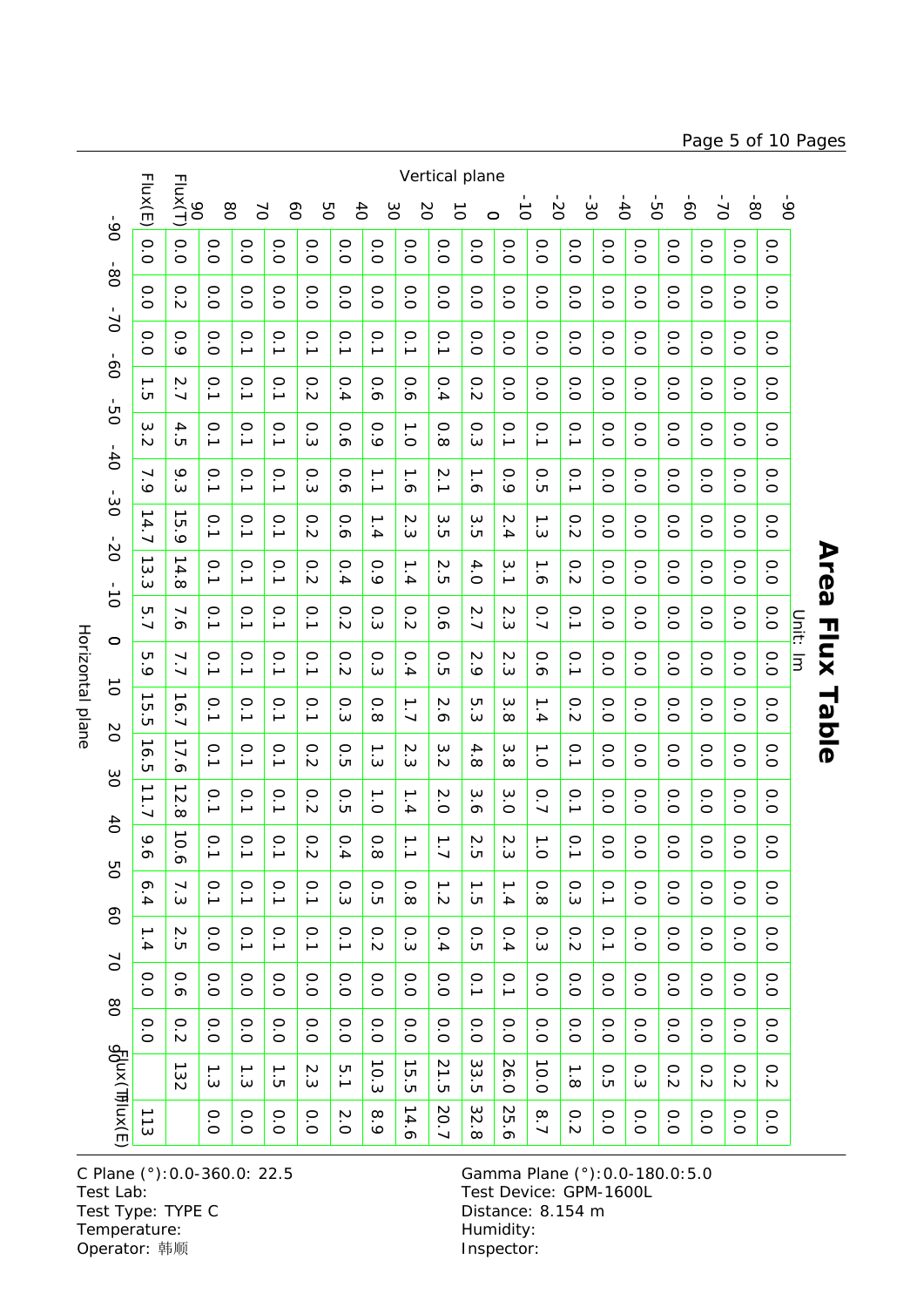



# **The Average Illuminance Effective Figure**

Test Lab: Test Device: GPM-1600L Test Type: TYPE C Distance: 8.154 m Temperature: Temperature: Temperature: Operator: 韩顺 **Inspector:**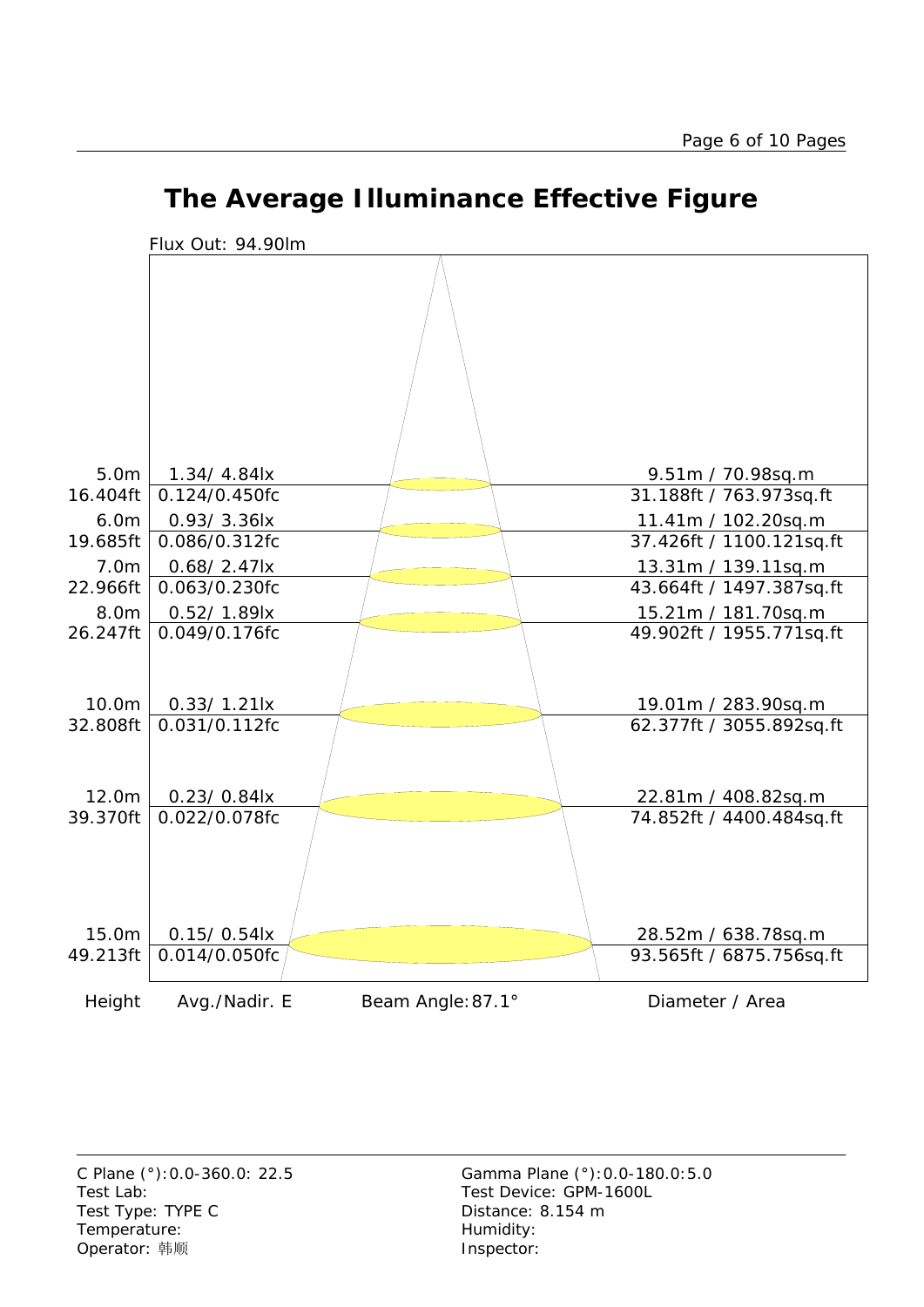| Reflectance:                                       |          |          |                  |                    |          |                    |          |          |          |          |  |  |
|----------------------------------------------------|----------|----------|------------------|--------------------|----------|--------------------|----------|----------|----------|----------|--|--|
| Ceiling (cavity)                                   | 0.7      | 0.7      | 0.5              | 0.5                | 0.3      | 0.7                | 0.7      | 0.5      | 0.5      | 0.3      |  |  |
| Wall                                               | 0.5      | 0.3      | 0.5              | 0.3                | 0.3      | 0.5                | 0.3      | 0.5      | 0.3      | 0.3      |  |  |
| Reference plane                                    | 0.2      | 0.2      | 0.2              | 0.2                | 0.2      | 0.2                | 0.2      | 0.2      | 0.2      | 0.2      |  |  |
| Room dimensions                                    |          |          | Viewed crosswise |                    |          | Viewed endwise     |          |          |          |          |  |  |
| $X=2H$ $Y=2H$                                      | $-1.$ \$ | $-1.$ \$ | $-1.$ \$         | $-1.$ \$           | $-1.$ \$ | $-1.$ \$           | $-1.$ \$ | $-1.$ \$ | $-1.$ \$ | $-1.$ \$ |  |  |
| 3H                                                 | $-1.$ \$ | $-1.$ \$ | $-1.$ \$         | $-1.$ \$           | $-1.$ \$ | $-1.$ \$           | $-1.$ \$ | $-1.$ \$ | $-1.$ \$ | $-1.$ \$ |  |  |
| 4H                                                 | $-1.$ \$ | $-1.$ \$ | $-1.$ \$         | $-1.$ \$           | $-1.$ \$ | $-1.$ \$           | $-1.$ \$ | $-1.$ \$ | $-1.$ \$ | $-1.$ \$ |  |  |
| 6H                                                 | $-1.$ \$ | $-1.$ \$ | $-1.$ \$         | $-1.$ \$           | $-1.$ \$ | $-1.$ \$           | $-1.$ \$ | $-1.$ \$ | $-1.$ \$ | $-1.$ \$ |  |  |
| 8H                                                 | $-1.$ \$ | $-1.$ \$ | $-1.$ \$         | $-1.$ \$           | $-1.$ \$ | $-1.$ \$           | $-1.$ \$ | $-1.$ \$ | $-1.$ \$ | $-1.$ \$ |  |  |
| 12H                                                | $-1.$ \$ | $-1.$ \$ | $-1.$ \$         | $-1.$ \$           | $-1.$ \$ | $-1.$ \$           | $-1.$ \$ | $-1.$ \$ | $-1.$ \$ | $-1.$ \$ |  |  |
| $Y = 2H$<br>$X = 4H$                               | $-1.$ \$ | $-1.$ \$ | $-1.$ \$         | $-1.$ \$           | $-1.$ \$ | $-1.$ \$           | $-1.$ \$ | $-1.$ \$ | $-1.$ \$ | $-1.$ \$ |  |  |
| 3H                                                 | $-1.$ \$ | $-1.$ \$ | $-1.$ \$         | $-1.$ \$           | $-1.$ \$ | $-1.$ \$           | $-1.$ \$ | $-1.$ \$ | $-1.$ \$ | $-1.$ \$ |  |  |
| 4H                                                 | $-1.$ \$ | $-1.$ \$ | $-1.$ \$         | $-1.$ \$           | $-1.$ \$ | $-1.$ \$           | $-1.$ \$ | $-1.$ \$ | $-1.$ \$ | $-1.$ \$ |  |  |
| 6H                                                 | $-1.$ \$ | $-1.$ \$ | $-1.$ \$         | $-1.$ \$           | $-1.$ \$ | $-1.$ \$           | $-1.$ \$ | $-1.$ \$ | $-1.$ \$ | $-1.$ \$ |  |  |
| 8H                                                 | $-1.$ \$ | $-1.$ \$ | $-1.$ \$         | $-1.$ \$           | $-1.$ \$ | $-1.$ \$           | $-1.$ \$ | $-1.$ \$ | $-1.$ \$ | $-1.$ \$ |  |  |
| 12H                                                | $-1.$ \$ | $-1.$ \$ | $-1.$ \$         | $-1.$ \$           | $-1.$ \$ | $-1.$ \$           | $-1.$ \$ | $-1.$ \$ | $-1.$ \$ | $-1.$ \$ |  |  |
| $X = 8H$<br>$Y = 4H$                               | $-1.$ \$ | $-1.$ \$ | $-1.$ \$         | $-1.$ \$           | $-1.$ \$ | $-1.$ \$           | $-1.$ \$ | $-1.$ \$ | $-1.$ \$ | $-1.$ \$ |  |  |
| 6H                                                 | $-1.$ \$ | $-1.$ \$ | $-1.$ \$         | $-1.$ \$           | $-1.$ \$ | $-1.$ \$           | $-1.$ \$ | $-1.$ \$ | $-1.$ \$ | $-1.$ \$ |  |  |
| 8H                                                 | $-1.$ \$ | $-1.$ \$ | $-1.$ \$         | $-1.$ \$           | $-1.$ \$ | $-1.$ \$           | $-1.$ \$ | $-1.$ \$ | $-1.$ \$ | $-1.$ \$ |  |  |
| 12H                                                | $-1.$ \$ | $-1.$ \$ | $-1.$ \$         | $-1.$ \$           | $-1.$ \$ | $-1.$ \$           | $-1.$ \$ | $-1.$ \$ | $-1.$ \$ | $-1.$ \$ |  |  |
| $X = 12H$<br>$Y = 4H$                              | $-1.$ \$ | $-1.$ \$ | $-1.$ \$         | $-1.$ \$           | $-1.$ \$ | $-1.$ \$           | $-1.$ \$ | $-1.$ \$ | $-1.$ \$ | $-1.$ \$ |  |  |
| 6H                                                 | $-1.$ \$ | $-1.$ \$ | $-1.$ \$         | $-1.$ \$           | $-1.$ \$ | $-1.$ \$           | $-1.$ \$ | $-1.$ \$ | $-1.$ \$ | $-1.$ \$ |  |  |
| 8H                                                 | $-1.$ \$ | $-1.$ \$ | $-1.$ \$         | $-1.$ \$           | $-1.$ \$ | $-1.$ \$           | $-1.$ \$ | $-1.$ \$ | $-1.$ \$ | $-1.$ \$ |  |  |
| Variations with the observer position at spacings: |          |          |                  |                    |          |                    |          |          |          |          |  |  |
| $S = 1.0H$                                         |          |          |                  | $-1.$ \$/ $-1.$ \$ |          | $-1.$ \$/ $-1.$ \$ |          |          |          |          |  |  |
| $S = 1.5H$                                         |          |          |                  | $-1.$ \$/ $-1.$ \$ |          | $-1.$ \$/ $-1.$ \$ |          |          |          |          |  |  |
| $S = 2.0H$                                         |          |          |                  | $-1.$ \$/ $-1.$ \$ |          | $-1.$ \$/ $-1.$ \$ |          |          |          |          |  |  |

### **UGR Table**

Calculate in accordance with CIE Pub.117. The table is revised with 260lm (8log(F/F0) = -4.7).

C Plane (°):0.0-360.0: 22.5 Gamma Plane (°):0.0-180.0:5.0 Test Lab: Test Device: GPM-1600L Test Type: TYPE C Distance: 8.154 m Temperature: Temperature: Temperature: Operator: 韩顺 **Inspector:**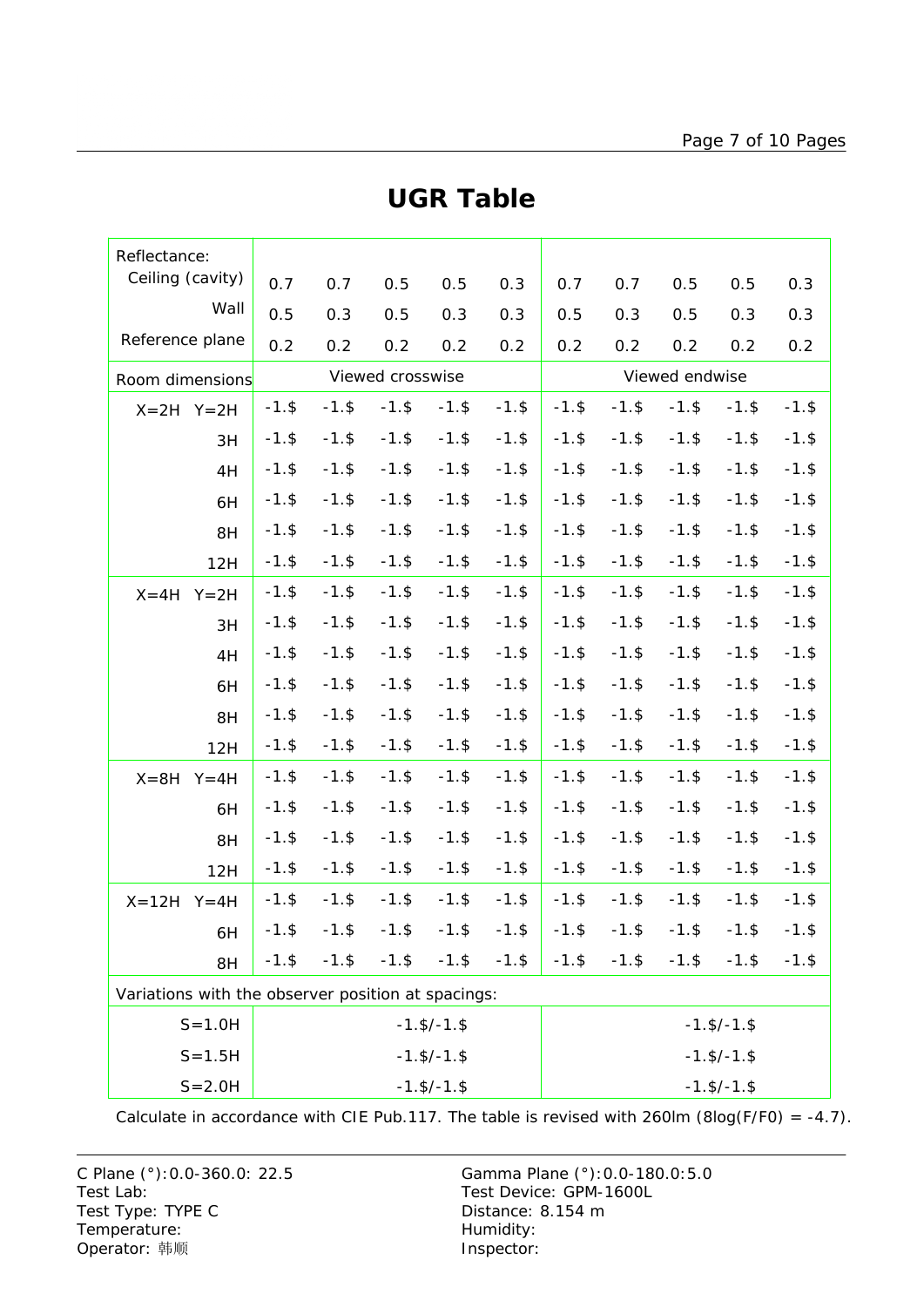Page 8 of 10 Pages



#### **FLUX DISTRIBUTION TABLE BASED ON THE IESNA LUMINAIRE CLASSIFICATION SYSTEM**

| BUG(Backlight, Uplight, Glare) Rating Base On TM-15-07            |                 |  |  |  |  |  |  |  |
|-------------------------------------------------------------------|-----------------|--|--|--|--|--|--|--|
| Asymmetrical Luminaire Types<br>(Type 1,11,111,1V)                | <b>BO U3 GO</b> |  |  |  |  |  |  |  |
| Quadrilateral Symmetrical Luminaire Types<br>(Type V, Area Light) | <b>BO U3 GO</b> |  |  |  |  |  |  |  |

Test Lab: Test Device: GPM-1600L Test Type: TYPE C Distance: 8.154 m Temperature: Temperature: Temperature: Operator: 韩顺 **Inspector:**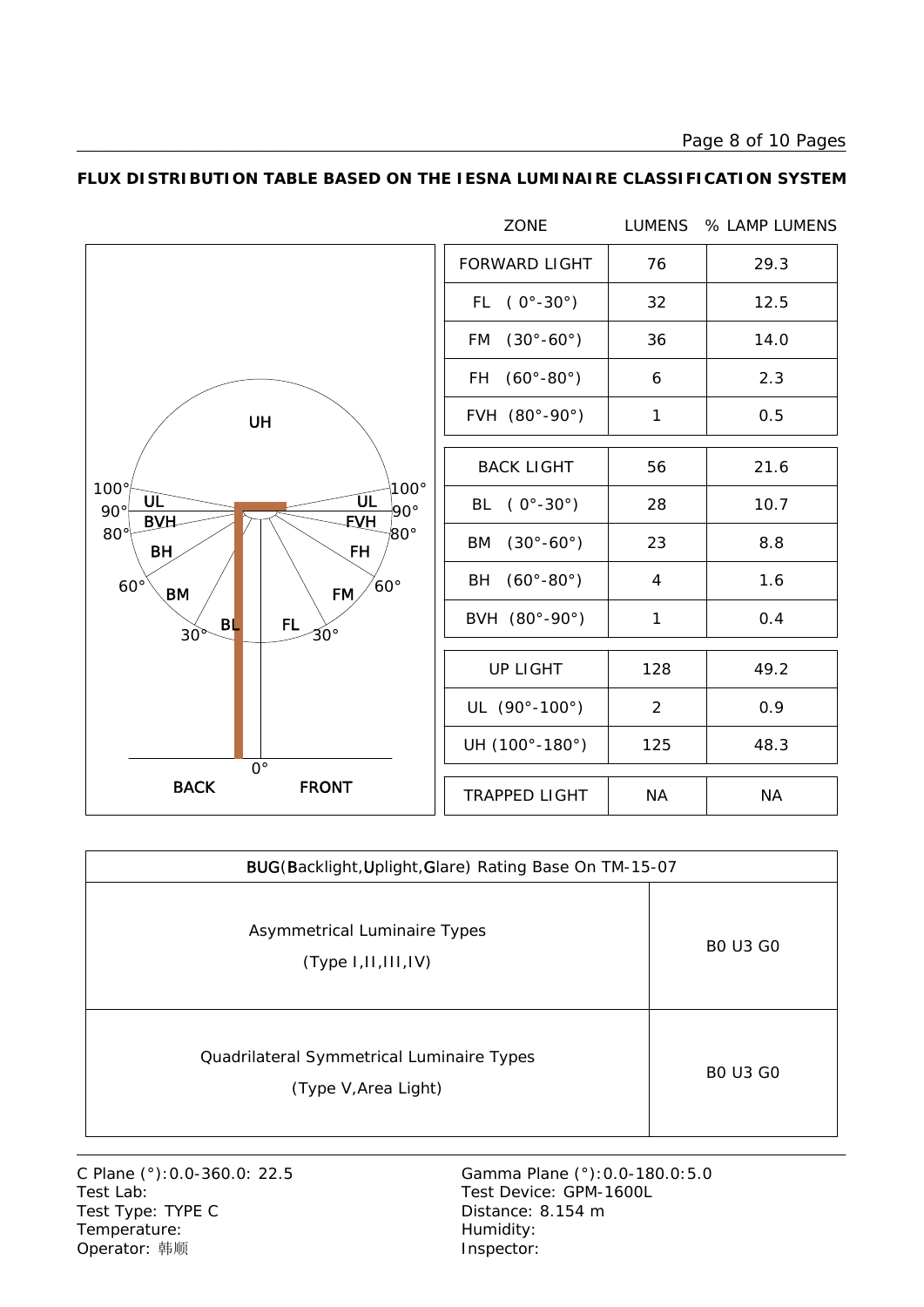# **Candlepower Table**

Unit: cd

|        |       |       |       |       |       |        |        |        |        | onna cu |
|--------|-------|-------|-------|-------|-------|--------|--------|--------|--------|---------|
| G\C    | CO.0  | C22.5 | C45.0 | C67.5 | C90.0 | C112.5 | C135.0 | C157.5 | C180.0 | C202.5  |
| GO.0   | 121.1 | 201.3 | 131.5 | 46.8  | 0.4   | 44.5   | 111.4  | 144.8  | 121.1  | 201.3   |
| G5.0   | 171.6 | 134.1 | 121.9 | 47.5  | 0.9   | 46.9   | 126.0  | 183.7  | 122.0  | 109.9   |
| G10.0  | 223.0 | 163.3 | 79.0  | 30.6  | 0.9   | 34.8   | 101.4  | 107.5  | 120.1  | 120.6   |
| G15.0  | 225.3 | 196.9 | 55.8  | 15.2  | 1.0   | 19.0   | 75.7   | 160.3  | 115.3  | 101.2   |
| G20.0  | 217.6 | 175.1 | 77.9  | 8.0   | 1.6   | 6.6    | 73.9   | 180.9  | 109.7  | 96.1    |
| G25.0  | 206.2 | 140.4 | 104.7 | 19.7  | 1.9   | 9.9    | 85.0   | 163.0  | 101.8  | 88.3    |
| G30.0  | 191.4 | 116.6 | 105.8 | 29.9  | 2.0   | 19.4   | 96.3   | 136.8  | 83.4   | 50.0    |
| G35.0  | 174.3 | 79.4  | 89.7  | 27.6  | 2.3   | 25.4   | 81.7   | 113.4  | 45.0   | 32.8    |
| G40.0  | 155.5 | 51.1  | 64.9  | 16.0  | 2.5   | 22.2   | 69.0   | 75.4   | 6.1    | 4.7     |
| G45.0  | 136.4 | 50.2  | 46.7  | 10.6  | 2.7   | 14.6   | 52.5   | 50.7   | 4.5    | 3.6     |
| G50.0  | 116.3 | 52.3  | 28.7  | 4.5   | 3.0   | 11.5   | 34.6   | 50.1   | 3.1    | 2.5     |
| G55.0  | 95.8  | 51.5  | 15.6  | 4.0   | 3.1   | 4.9    | 22.1   | 50.4   | 1.8    | 1.9     |
| G60.0  | 66.1  | 32.7  | 11.2  | 4.0   | 3.2   | 4.4    | 14.5   | 44.3   | 1.2    | 1.5     |
| G65.0  | 34.2  | 21.4  | 5.8   | 3.9   | 3.4   | 4.1    | 9.5    | 25.4   | 1.0    | 1.2     |
| G70.0  | 11.9  | 6.7   | 4.7   | 3.8   | 3.5   | 3.9    | 5.3    | 13.7   | 0.7    | 0.9     |
| G75.0  | 5.3   | 4.8   | 4.2   | 3.8   | 3.6   | 3.8    | 4.4    | 5.5    | 0.6    | 0.6     |
| G80.0  | 4.3   | 4.2   | 3.9   | 3.8   | 3.7   | 3.8    | 4.0    | 4.3    | 0.5    | 0.5     |
| G85.0  | 3.9   | 3.9   | 3.8   | 3.8   | 3.8   | 3.8    | 3.8    | 3.9    | 0.4    | 0.4     |
| G90.0  | 3.8   | 3.8   | 3.7   | 3.8   | 3.8   | 3.8    | 3.7    | 3.7    | 0.4    | 0.4     |
| G95.0  | 3.8   | 3.8   | 3.5   | 3.8   | 3.7   | 3.8    | 3.8    | 3.8    | 0.4    | 0.4     |
| G100.0 | 4.3   | 4.2   | 3.9   | 3.7   | 3.6   | 3.7    | 3.8    | 4.1    | 0.4    | 0.4     |
| G105.0 | 5.8   | 5.3   | 4.3   | 3.7   | 3.5   | 3.6    | 4.0    | 4.6    | 0.5    | 0.6     |
| G110.0 | 19.0  | 14.7  | 5.2   | 3.8   | 3.7   | 3.7    | 4.4    | 6.1    | 0.7    | 0.5     |
| G115.0 | 38.2  | 25.0  | 9.1   | 4.0   | 3.3   | 3.7    | 5.5    | 17.4   | 0.9    | 1.1     |
| G120.0 | 74.3  | 43.7  | 14.2  | 4.3   | 3.1   | 3.8    | 8.2    | 29.8   | 1.5    | 1.4     |
| G125.0 | 95.1  | 59.3  | 19.5  | 4.8   | 3.0   | 3.8    | 12.1   | 47.1   | 2.1    | 1.7     |
| G130.0 | 113.3 | 58.8  | 27.7  | 9.5   | 2.9   | 4.1    | 20.6   | 43.8   | 2.7    | 2.1     |
| G135.0 | 131.8 | 52.1  | 44.9  | 18.1  | 2.6   | 7.0    | 33.1   | 45.4   | 3.7    | 3.1     |
| G140.0 | 149.6 | 71.9  | 67.7  | 27.0  | 2.3   | 10.1   | 59.5   | 49.2   | 4.9    | 3.9     |
| G145.0 | 166.2 | 94.2  | 87.5  | 36.7  | 2.2   | 19.0   | 72.3   | 74.6   | 38.9   | 9.8     |
| G150.0 | 180.8 | 117.2 | 104.7 | 33.9  | 1.9   | 21.7   | 90.9   | 118.8  | 55.1   | 39.2    |
| G155.0 | 192.3 | 139.1 | 104.3 | 18.5  | 1.8   | 12.4   | 85.6   | 163.3  | 92.0   | 78.6    |
| G160.0 | 197.8 | 173.4 | 83.3  | 6.1   | 1.6   | 5.6    | 68.1   | 189.3  | 100.1  | 86.6    |
| G165.0 | 191.9 | 184.2 | 66.3  | 16.7  | 1.0   | 15.5   | 50.3   | 197.6  | 105.8  | 91.4    |
| G170.0 | 178.6 | 120.3 | 94.0  | 30.9  | 0.9   | 30.4   | 83.3   | 143.1  | 110.4  | 95.5    |
| G175.0 | 114.8 | 150.5 | 122.9 | 45.3  | 0.9   | 48.6   | 127.6  | 140.8  | 113.8  | 147.6   |
| G180.0 | 113.1 | 143.4 | 106.3 | 41.5  | 0.4   | 47.5   | 133.0  | 203.1  | 113.1  | 143.4   |

C Plane (°): 0.0-360.0: 22.5 Gamma Plane (°): 0.0-180.0: 5.0<br>Test Lab: Test Device: GPM-1600L Test Type: TYPE C<br>
Temperature: Contract Contract Contract Contract Contract Contract Contract Contract Contract Contract Contract Contract Contract Contract Contract Contract Contract Contract Contract Contract Contract C Temperature: We are the more than the Humidity:<br>
Operator: 韩顺 Network: This are the Museum of the Museo of the Museo of the Museo of the Museo of the Museo of the Museo of the Museo of the Museo of the Museo of the Museo Operator: 韩顺

Test Device: GPM-1600L